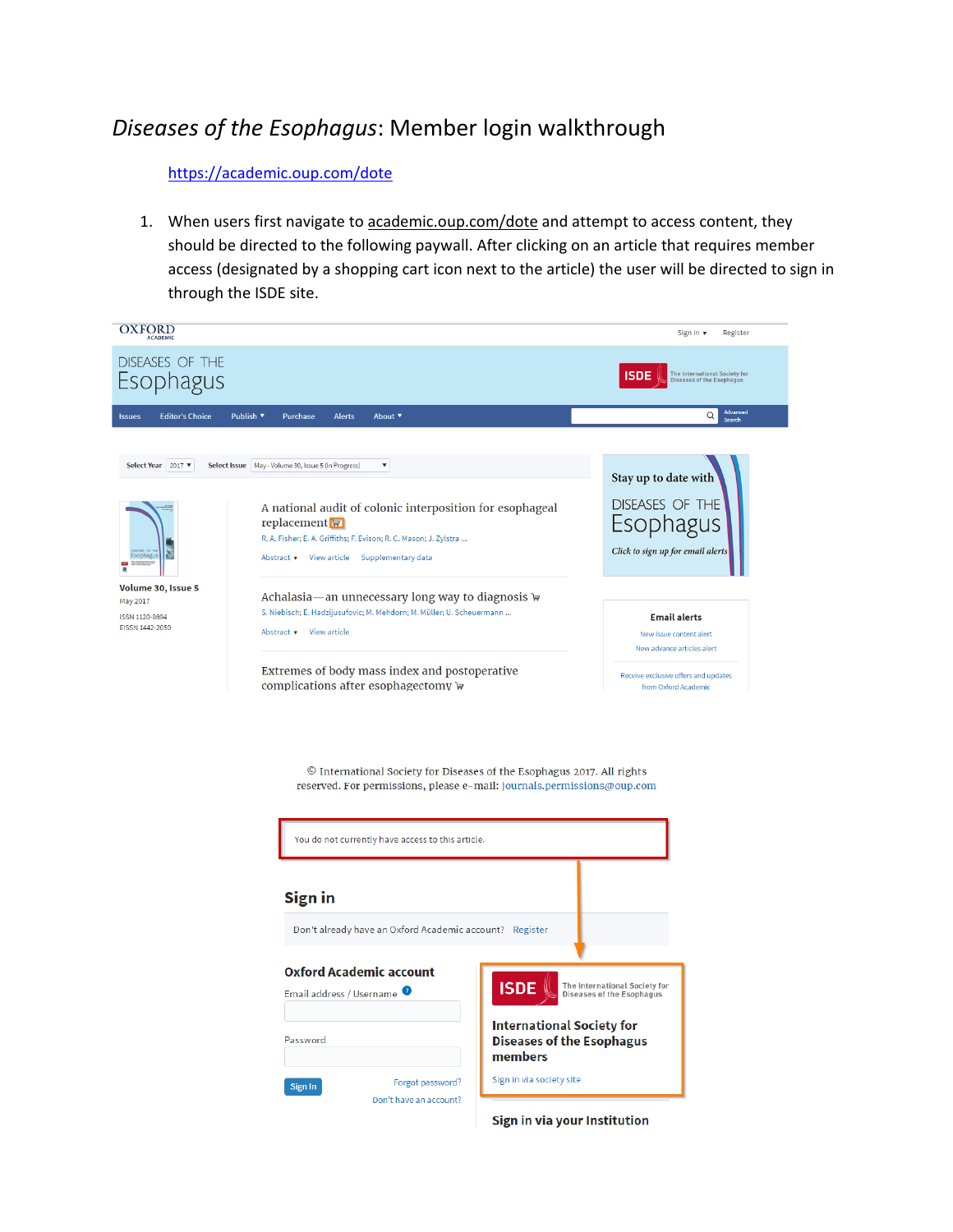2. Users will then be directed to a "Member Log In" page on the ISDE site. Users should enter their ISDE member credentials here and click the "Login" button.

| Login<br><b>INTERNATIONAL SOCIETY FOR</b><br><b>ISDE</b><br><b>DISEASES OF THE ESOPHAGUS</b> |                 |         |               | Enter search string<br>Q |                 |  |
|----------------------------------------------------------------------------------------------|-----------------|---------|---------------|--------------------------|-----------------|--|
| Home<br>About Us                                                                             | Membership      | Journal | News & Events | <b>Activities</b>        | <b>Patients</b> |  |
| Home > Membership > Member Log In                                                            |                 |         |               |                          |                 |  |
|                                                                                              |                 |         |               |                          |                 |  |
| <b>Member Log In</b>                                                                         |                 |         |               |                          |                 |  |
| Email                                                                                        |                 |         |               |                          |                 |  |
| Password<br>Remember me                                                                      | Forgot password |         |               |                          |                 |  |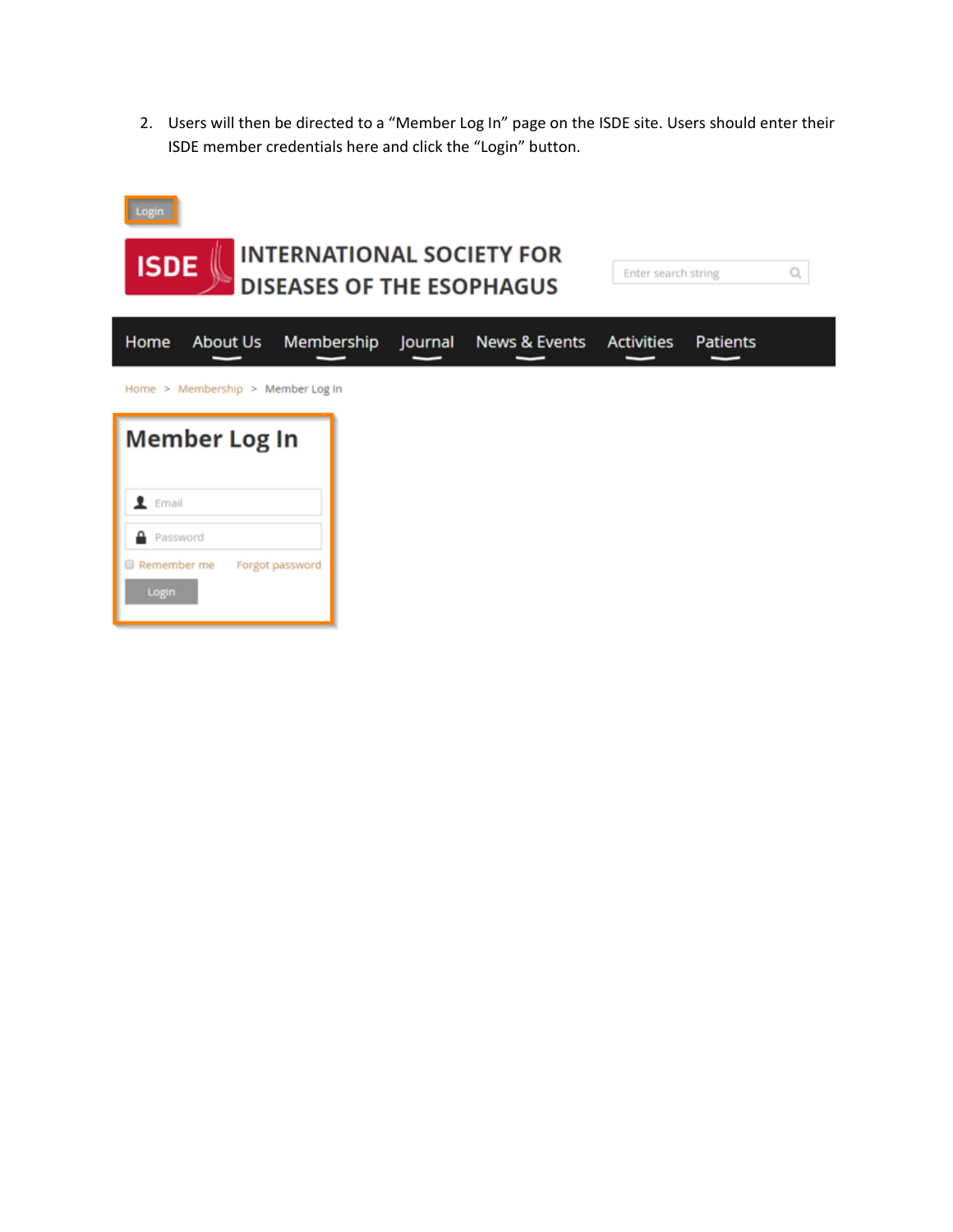3. Users will then be directed to the "Journal Access" page on the ISDE site. They will click on the "Click Here For Full Journal Content" button to return to the DOTE website.



© International Society for Diseases of the Esophagus 2016